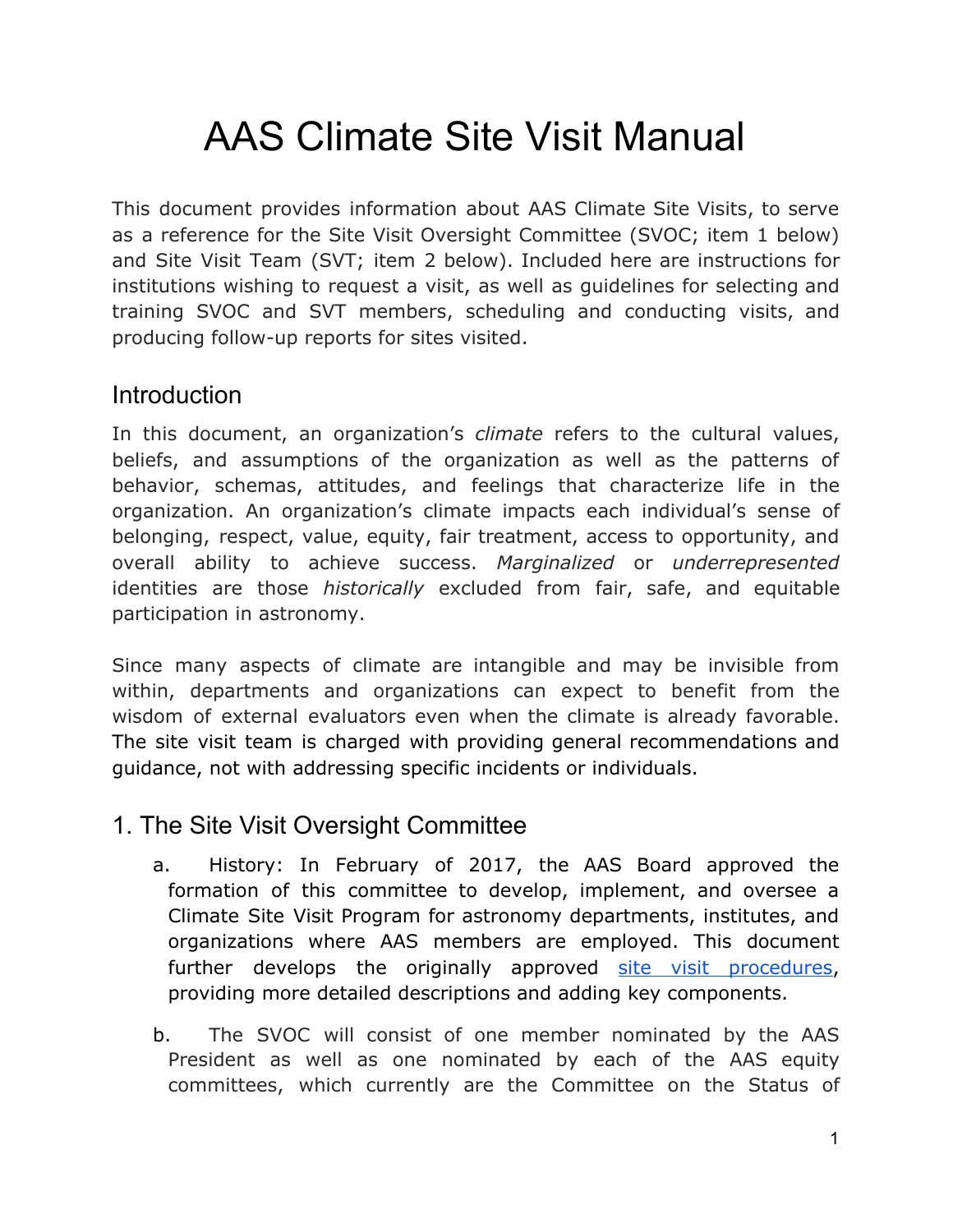Minorities in Astronomy (CSMA), the Working Group on Accessibility and Disability (WGAD), the Committee for Sexual Orientation and Gender Minorities in Astronomy (SGMA), and the Committee for the Status of Women in Astronomy (CSWA); hereafter, the AAS Inclusion Committees. In addition, two experts in human resources, survey administration, or relevant social science disciplines will be selected by the committee's AAS representatives and approved by the AAS Board of Trustees. Ideally, SVOC members represent a range of identities and of career stages from undergraduate students to senior faculty.

- c. SVOC members normally serve a three-year term, except for the initially appointed committee. Some members of the initial committee will serve shorter terms in order to enable staggered terms for continuity. Terms may be renewed once; no more than two terms may be served consecutively, and additional terms may be served non-consecutively.
- d. Selection of new SVOC members will be by nomination and appointment as above. Each nominating body will propose a new member as the term of its appointee expires.
- e. The SVOC will meet yearly with inclusion committee chairs for updates on new issues or concerns from each group.

# 2. The Site Visit Team: Charge, Selection, and Terms of **Service**

- a. The charge to the Site Visit Team (SVT) is to assess the department's climate, especially for marginalized groups, and to offer suggestions for improvement in the climate, based on the SRC survey, information provided to the SVT by the department, and meetings between the SVT and department members.
- b. For each visit, SVTs will consist of three people chosen by the SVOC from a larger pool of six members. To select members of the SVT pool, open calls will be made to the AAS membership and Inclusion Committees for nominations once per year. SVT pool members will normally serve a 2-year term, except for the initially selected team. Half of the initial SVT pool will serve a 1-year term in order to enable staggered terms for continuity.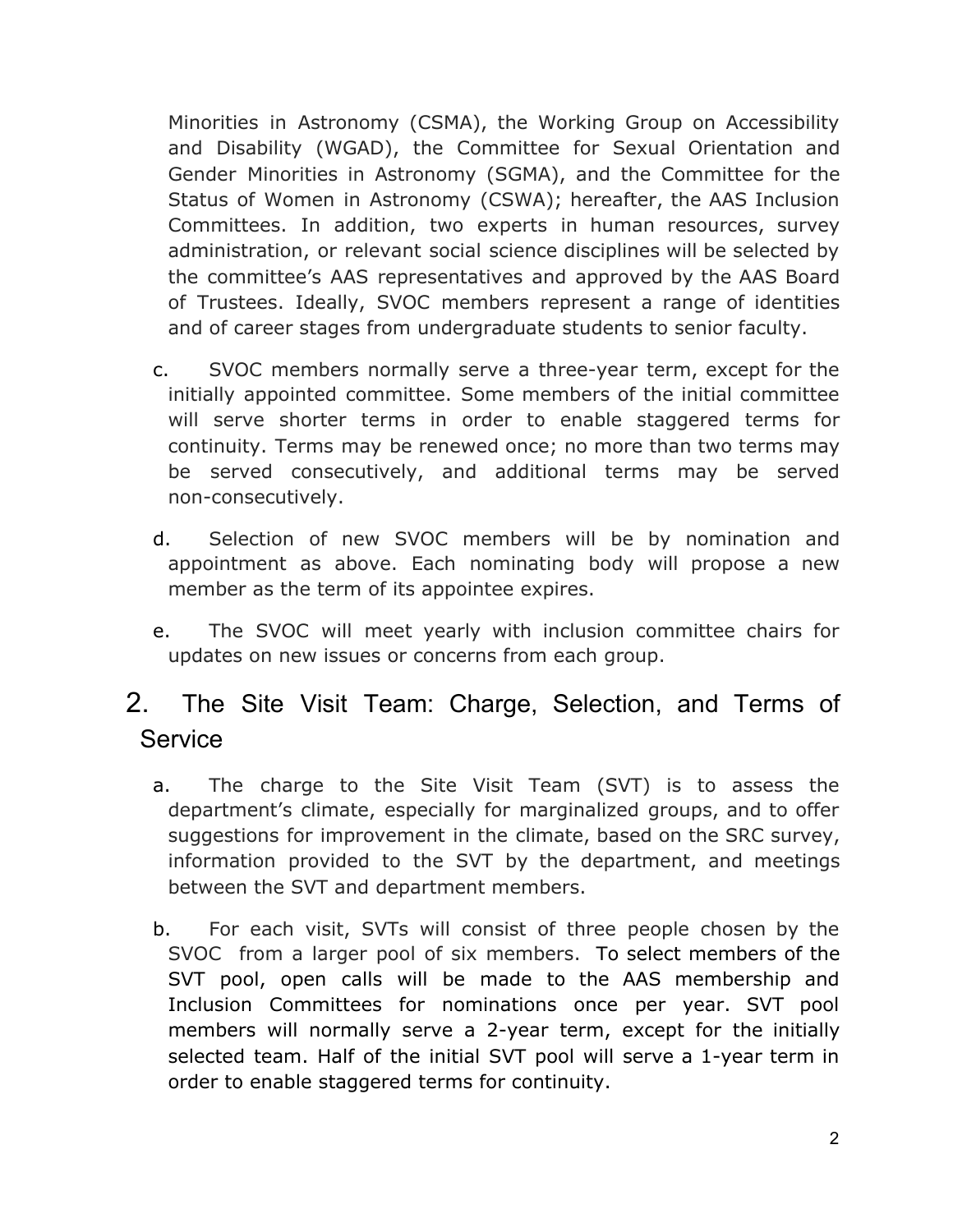- c. In keeping with the SVOC's fundamental charge of inclusion, SVT pool members should ideally be representative of a range of career stages and identities. They should also have experience recognizing the signatures and impact of the trauma that marginalized people face. Early-career SVT members may be considered if it can be demonstrated that retaliation will not occur and the time commitment will not be detrimental.
- d. The SVT pool members will be selected through an application process that includes a set of questions gauging candidates' interest and experience in inclusive practice. Endorsements/references may be requested. The SVOC will maintain a list of potential SVT candidates in addition to annually requesting nominees from the AAS membership and Inclusion Committees.

#### 3. Training the Site Visit Team

- a. Once SVT pool members are selected, they will be trained by the SVOC in topics relevant to the site visits. To this end, one or more HR representative from the SVOC will conduct an interactive on-line training workshop.
- b. Training topics will include building awareness of bias, examples of harassment/exclusion that different identity groups face, the Family Educational Rights and Privacy Act [\(FERPA\)](https://www2.ed.gov/policy/gen/guid/fpco/ferpa/index.html), best practices and guidelines pertaining to confidentiality, inclusion of marginalized perspectives, communication and interviewing techniques, and active listening.
- c. The SVT will also be trained to acknowledge and recognize power dynamics, especially with regard to the risks that more vulnerable junior members may take when being candid with the SVT.
- d. Team members will be trained to assume all the roles below; team members' responsibilities may rotate with each site visit, but the SVT coordinator should always be a senior astronomer.
	- i. Coordinator: this team member will coordinate the details of the visit with the site director/department chair in advance of the visit and will coordinate the activities of the SVT during and after the visit.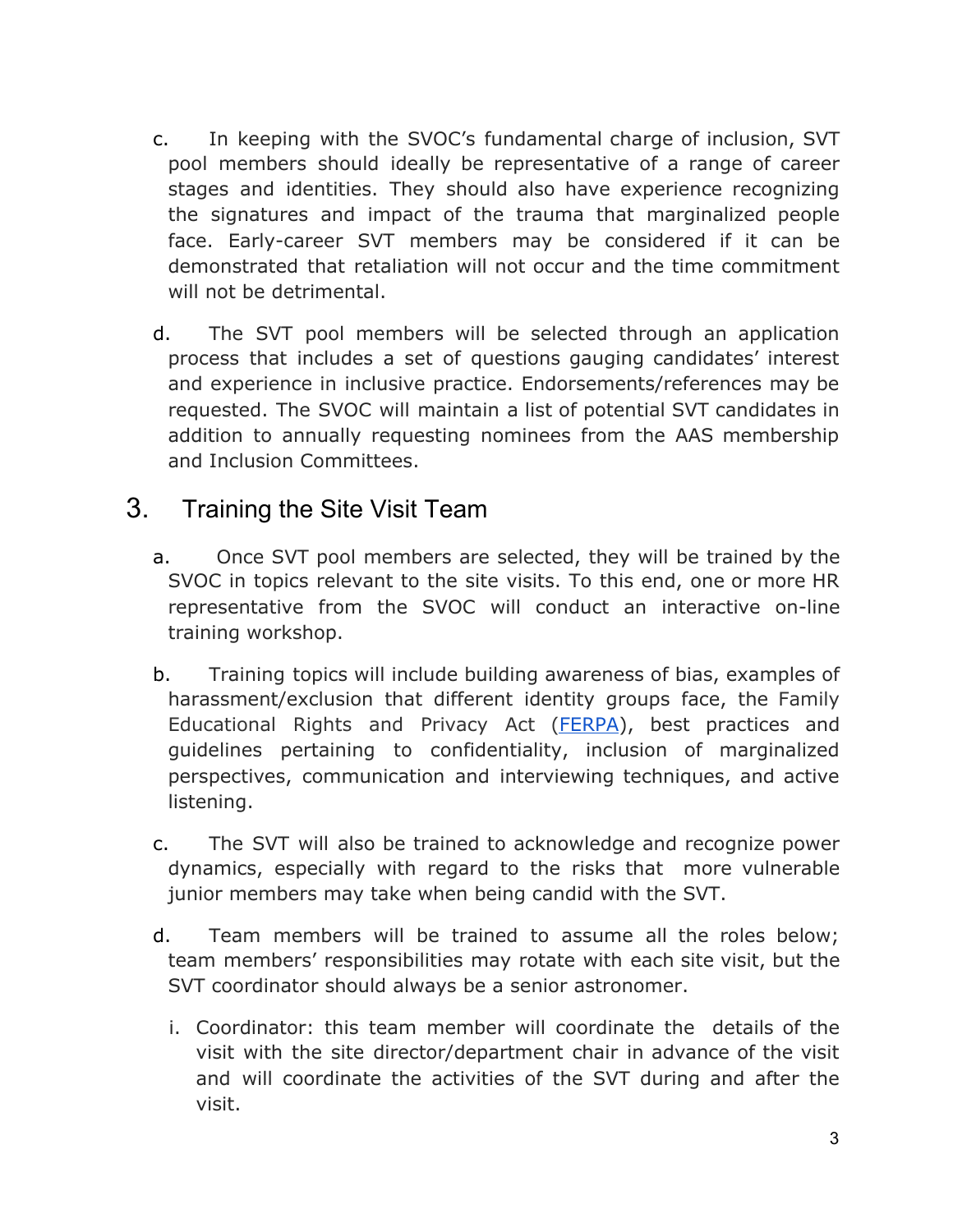- ii. Documentation lead: this team member will document details of the interview, collate quotes or summaries from interviews, and keep track of pertinent site information.
- iii. Interview lead: this team member, ideally experienced in interviewing or conversing with marginalized groups, will strategize with the SVOC before the visit regarding how to conduct interviews with selected groups, will suggest the order of interviews and specific questions to ask of the interviewees, and will be the primary interviewer during the visit.

#### 4. Site Visit Requests: Submission and Processing

- a. AAS Climate Site Visits for astronomy departments will be initiated by invitation from a department chair/site director sent to the AAS President or any member of the SVOC. The request should demonstrate that endorsement of site administration (e.g., a Dean, Provost, or Director) has been obtained; this is necessary for ensuring accountability as well as potentially securing both funding and administrative support for the site visit team.
- b. The SVOC website will provide a draft of a [letter](https://docs.google.com/document/d/1pDK6lw-uCHus3rJ0xC-rdu2lOfmBwWzsjQLJTqImE2A/edit?usp=sharing) that department members may customize and submit to department chairs/site supervisors encouraging them to invite a visit from a SVT.
- c. The SVOC will process site visit requests on a first-come, first-served basis unless circumstances meriting expedited response arise.
- d. All parties (the department chair/site director, the SVT, and the SVOC) will sign and commit to a customized agreement that details the procedures for their particular site visit before it can be initiated.

#### 5. Survey Protocol

a. Before each visit, the [Statistical](https://www.aip.org/statistics) Research Center of the American [Institute](https://www.aip.org/statistics) of Physics (SRC) will administer a climate assessment survey to assist the SVT in focusing discussion with department members during the visit. Faculty, staff, postdocs, graduate students, post-baccalaureate researchers, and undergraduates will be surveyed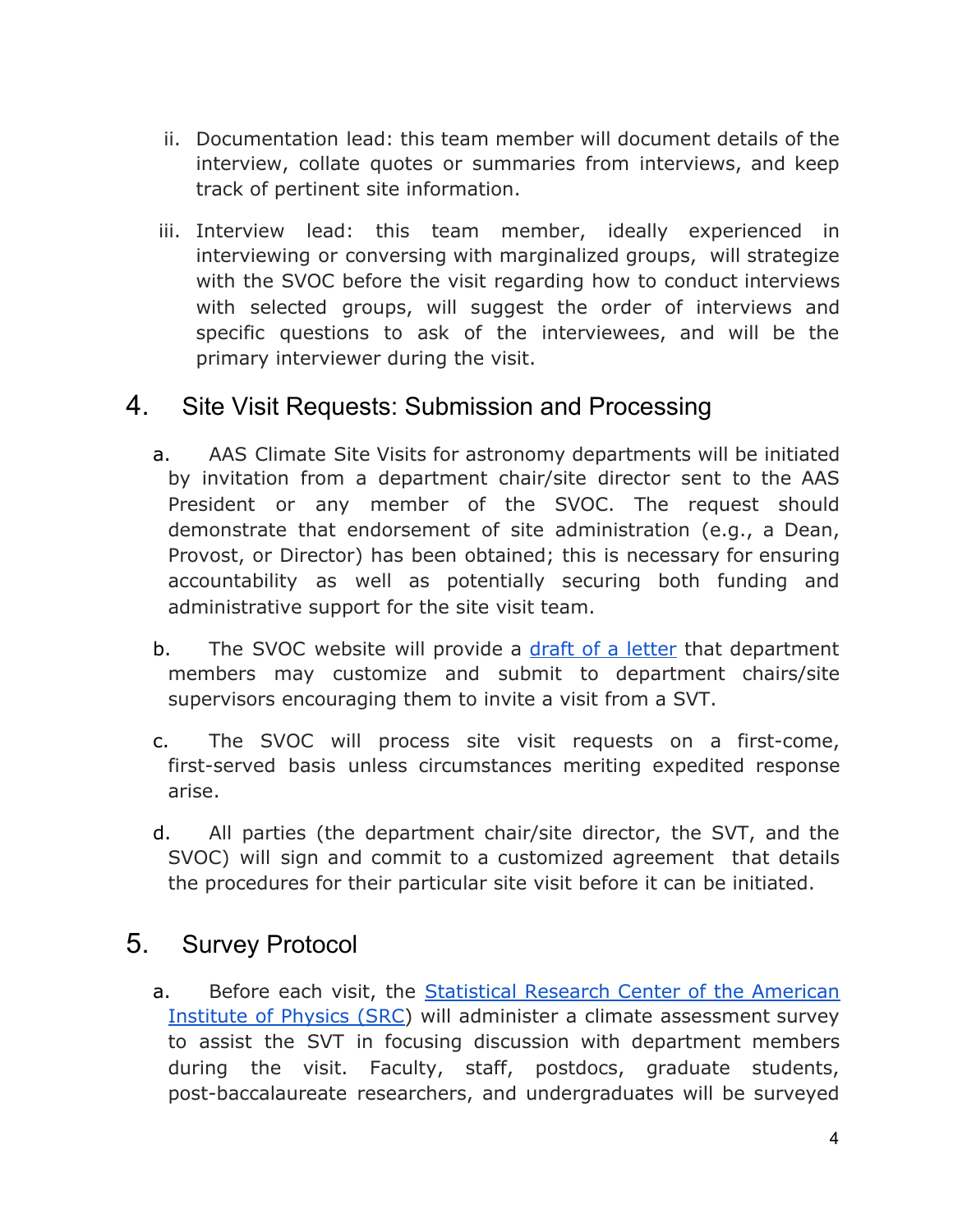separately if the numbers in each group permit. For any group small in numbers, provisions will be made to mitigate power dynamics and ensure confidentiality.

- b. The survey process will begin at least ten weeks prior to the site visit. The survey should not be conducted near the beginning of the academic year because new students and hires would have little knowledge of or experience in the department early on.
- c. The site director/department chair will be responsible for sending three email messages (detailed below) about the forthcoming survey to participants. The SRC will provide text for these emails in advance; it is important to use wording from the SRC because research has demonstrated it will maximize response rates.
- d. Exact dates for sending the email messages will be determined when the site visit is scheduled. The SRC will prepare a Memorandum of Understanding outlining the dates and send it to the site director/department chair and SVT leader.
- e. The timeline for the survey process, including scheduling, administration, and data analysis will be as follows:
	- i. Ten weeks prior to the site visit: climate survey scheduled by the department with the AIP SRC.
	- ii. Eight weeks prior to the site visit: pre-notice sent to notify department/site members of the impending survey.
	- iii. Five days after the pre-notice: initial invitation sent to department/site members to participate in the survey.
	- iv. Ten days after the initial invitation: follow-up invitation sent to remind participants to complete the survey before the deadline.
	- v. Ten days after the follow-up invitation: Data collection for the survey will close. The AIP SRC will conduct the data analysis and prepare a report.
- vi. Two weeks before the site visit: The AIP SRC will submit the report to the SVT. The SVT will not provide survey results to the department or any other entity or persons.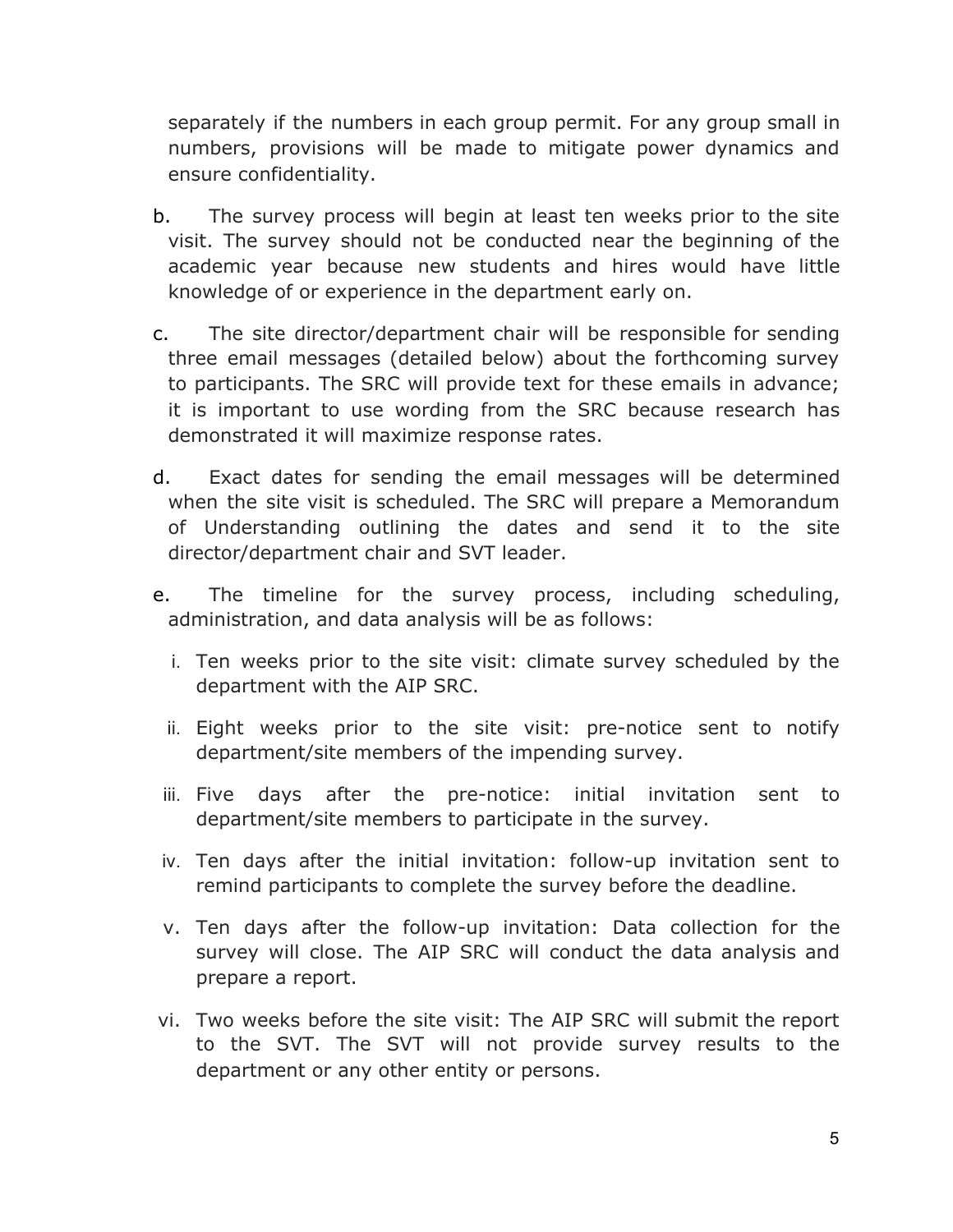f. In order to assist the SVT in identifying issues with respect to marginalized groups, the survey will attempt to collect basic demographic information with respect to gender/gender identity, race/ethnicity, citizenship status, disability status, and other relevant information. The survey will state, however, that responses are strictly voluntary, that all information will be kept strictly confidential by the SVT, and that responses from groups smaller than the limit set by the AIP SRC will not be reported in order to prevent individuals from being identified. Results from the survey will not be directly provided to the site. Knowledge of the results of the survey will assist the SVT in formulating questions to department members during the interviews, and the final report will provide an overview of the results.

### 6. Documents provided by department

- a. The department chair/site director will be asked to provide relevant information to the SVT, including a faculty and staff roster, recent hiring activity, tenure and promotion decisions over the past 10 years, recruiting brochures, faculty and student handbooks, codes of conduct, relevant policies such as anti-harassment, grievance procedures, academic dishonesty, scientific misconduct, and health insurance and family leave policies for department/site members.
- b. Application/enrollment statistics, such as standardized test scores, students' previous institutions, and GPA at the previous institution, will be requested for the graduate and undergraduate applicant pools and for admitted students (if normally provided to departments). When applicable, data on graduate degree programs, such as time to degree, degree completion rates, and time to pass required examinations, will also be requested. Data will be disaggregated by gender and other marginalized identity status to the extent known by the department and permitted by applicable policies.
- c. Information on terminal degree recipients for past five years, such as adviser, length of time in program, and job placement will be requested.
- d. Information on recruiting activities, such as staffing a booth at the winter AAS meeting and participating in **SACNAS**, [NSBP,](https://www.nsbp.org/) [CuWiP](https://www.aps.org/programs/women/workshops/cuwip.cfm), and other meetings, will be requested.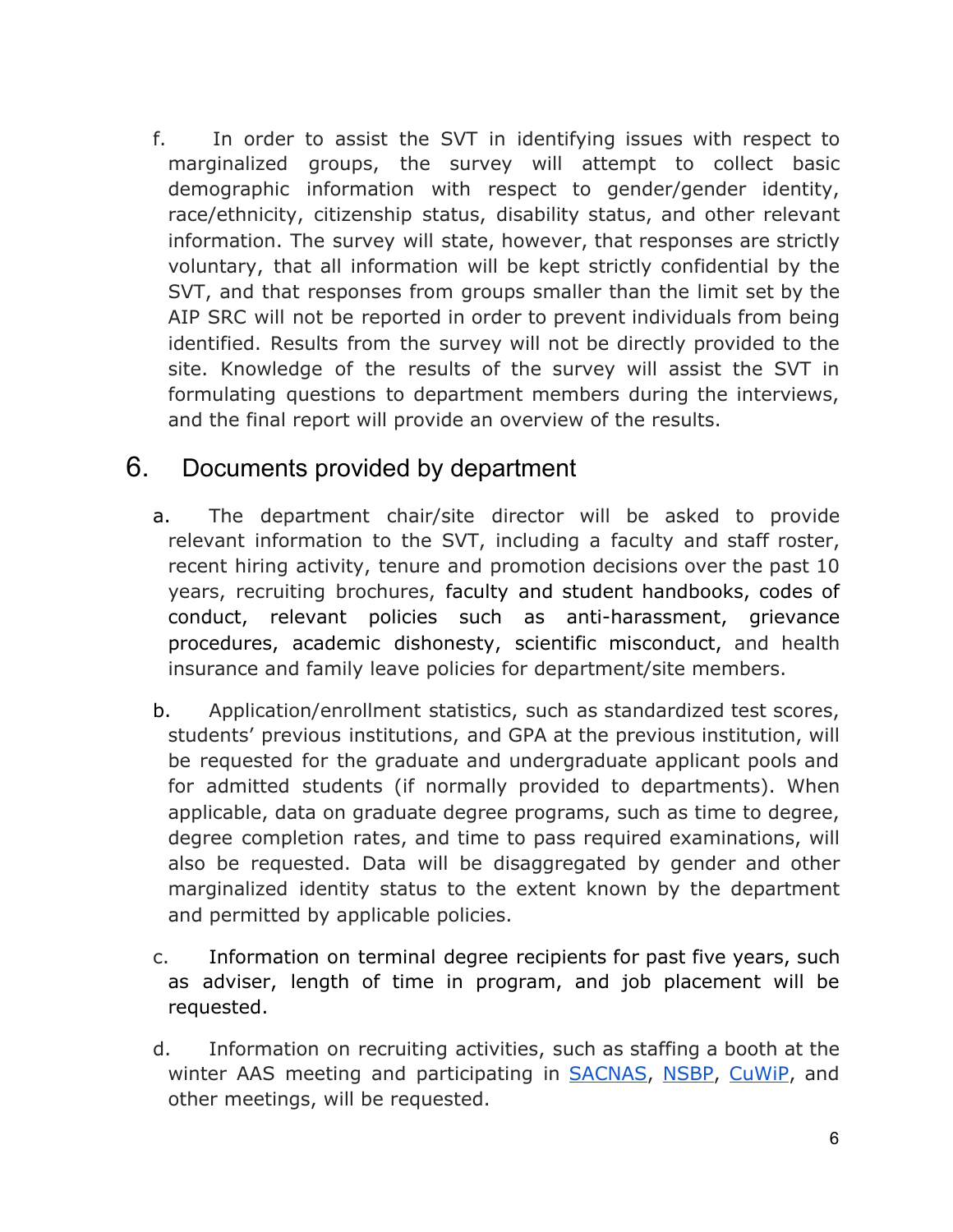e. Institutional support resources (e.g., ombudsperson, Title IX office, institutional equity, accessibility, and diversity offices) and their contact information will be requested.

#### 7. The visit

- a. Each visit will be conducted by a subgroup of three members of the SVT pool, depending on scheduling and availability. The visit team will include at least one person trained in astronomy and at least one expert trained in either Human Resources, interviewing members of marginalized populations, and/or making recommendations for improving climate. This expert will have the role of interview lead (see 3d, iii above).
- b. Site visits are not reviews of the academic or science programs of the department, except for aspects directly relevant to the climate.
- c. Visit length: the team will spend two days in the department, usually arriving the night before the first day.
- d. The SVT will make a walk-through tour/assessment of the department/site, paying attention to accessibility, overall atmosphere, and facility conditions.
- e. The department will provide a private meeting space for the SVT and arrange for lunch to be delivered for the team.
- f. Interviews will be conducted with groups of department members; interview groupings will be determined in discussion between the SVT and site administrator/department chair. Bearing in mind the importance of all, collectively, to a department's/site's climate, interviews may be scheduled with the department chair/site supervisor, faculty, postdocs, graduate students, postbacs, undergraduates, and staff. Individual interviews and interviews with smaller groups (e.g., female-identifying faculty) may also be scheduled.
- g. In advance of the visit, department/site members will be given the opportunity to request individual interviews to be held in a private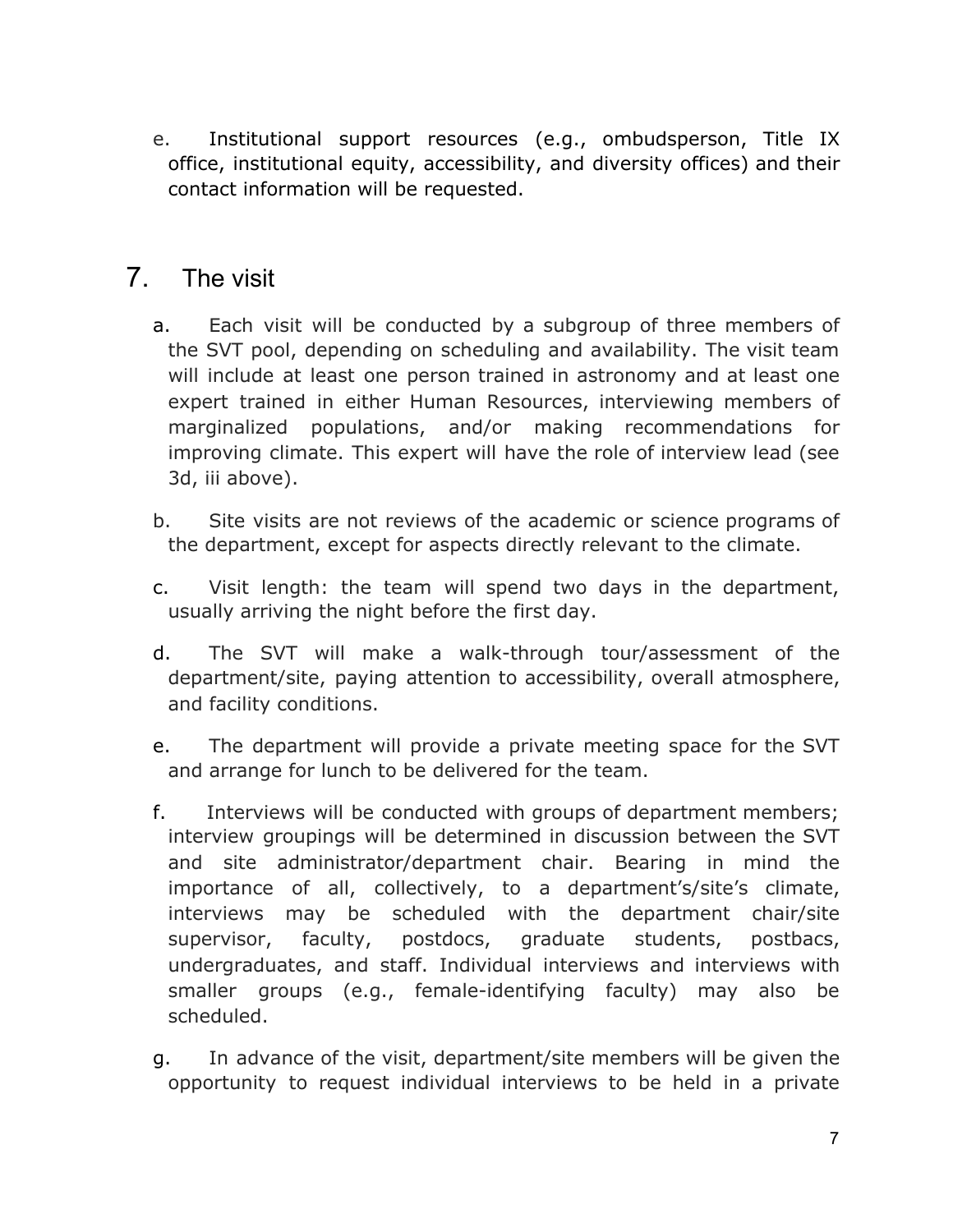location. The participants and times of these interviews will be held strictly confidential, and the SVT will anonymize any resulting findings/reports from these meetings.

h. On the second day of the visit, SVT members will begin to compose their final report, reflecting on the first day's meetings and seeking follow-up as needed. The SVOC will provide the SVT with a draft outline to help structure the report. The SVT will have a meeting to debrief with the site director/department chair to provide an early, high-level overview of their visit and findings.

### 8. Administrative/financial details

- a. Travel for the Site Visit Team: the visited department will provide lodging and reimburse team members for allowable travel expenses. Arrangements will be made in advance to the best of all parties' capability to reduce the out-of-pocket expense incurred by SVT members and to ensure reimbursement timelines are as short as possible.
- b. Setting for confidential interviews: the visited department will provide a suitable location, possibly off campus, for confidential interviews between the team and individuals or small groups.
- c. Pre-visit survey: the AIP's Statistical Research Center will develop, administer, and analyze the online surveys. They will invoice the AAS, which in turn will invoice the site/department for the AIP's charges, which typically are between \$2,000 and \$2,500.
- d. A \$500 honorarium per visit for each SVT member will be provided by AAS upon completion of the site visits and submission of reports.

# 9. Reports

- a. Within two weeks of the site visit, the SVT will submit their report to the department chair/site director for comment. The chair/director will return the report with comments or suggestions to the SVT within two weeks of receiving the report. The SVT will then have another two weeks to finalize the report for SVOC review.
- b. The SVOC will read the report and discuss with the SVT within two weeks of receipt. After any editing, the finalized report will be sent to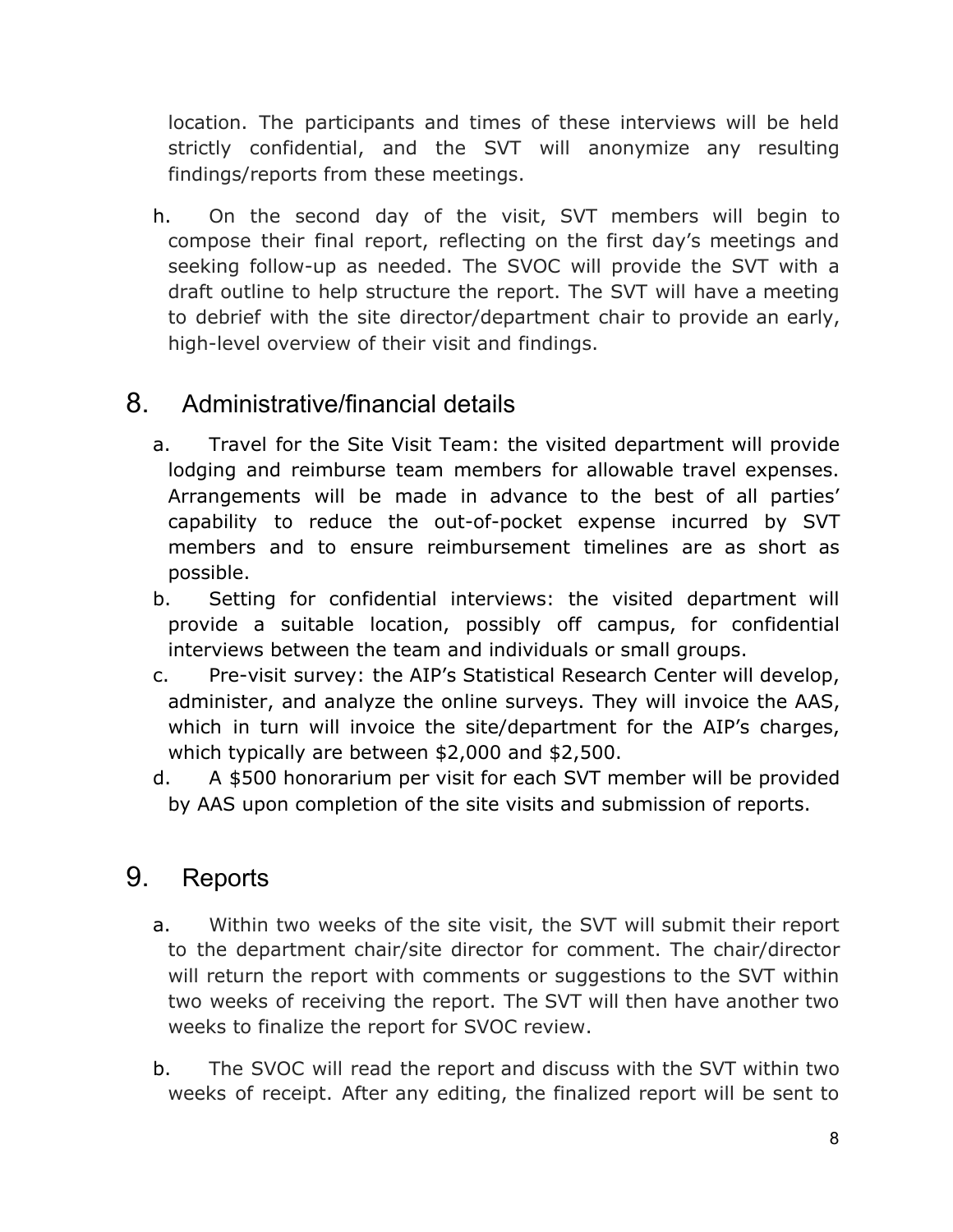the department chair/site director, who will then have two weeks to share the report with department/site members.

c. The SVOC will maintain a web presence, allowing departments/sites to opt-in and self-identify as a visited site on this website if they choose to. Additionally, if they wish to release post-survey feedback (e.g., quotes) regarding a site visit, identified or anonymized, this may serve to motivate additional departments/sites to participate in visits.

# 10. Post-Visit Follow Up

- a. Immediately following a visit, the SVT will solicit feedback on the site visit process as a formative assessment to improve future visits. The feedback will ask participants for their thoughts on the visit, including whether the SVT could have carried out any additional assessments/activities that would have been beneficial.
- b. Six months after the site's receipt of finalized reports, the SVOC will check in with site contacts (department chair/site director; Dean/Provost/Director) to determine whether/what actions have been taken in response to the SVT's recommendations.
- c. The SVTs will broadly encourage departments/sites to formalize and publicize codes of conduct and processes and procedures for conflict mediation and resolution if they have not previously done so; the SVOC will follow up post-visit to review these documents if the department/site wishes.
- d. One year post-visit, the AIP/SRC will re-administer the pre-visit climate assessment survey. The data gathered from this post-survey will be aggregated across institutions and compared to the baseline survey data to determine if site visits are associated with evidence of improved climate. Since these data will be used to assess the effectiveness of the site visits overall and will not inform individual departments, the AAS will fund the administration of the post-survey.

# 11. Confidentiality

No information specific to the institution, including survey results, will be made public by any AAS representatives. Due to the sensitivity of the